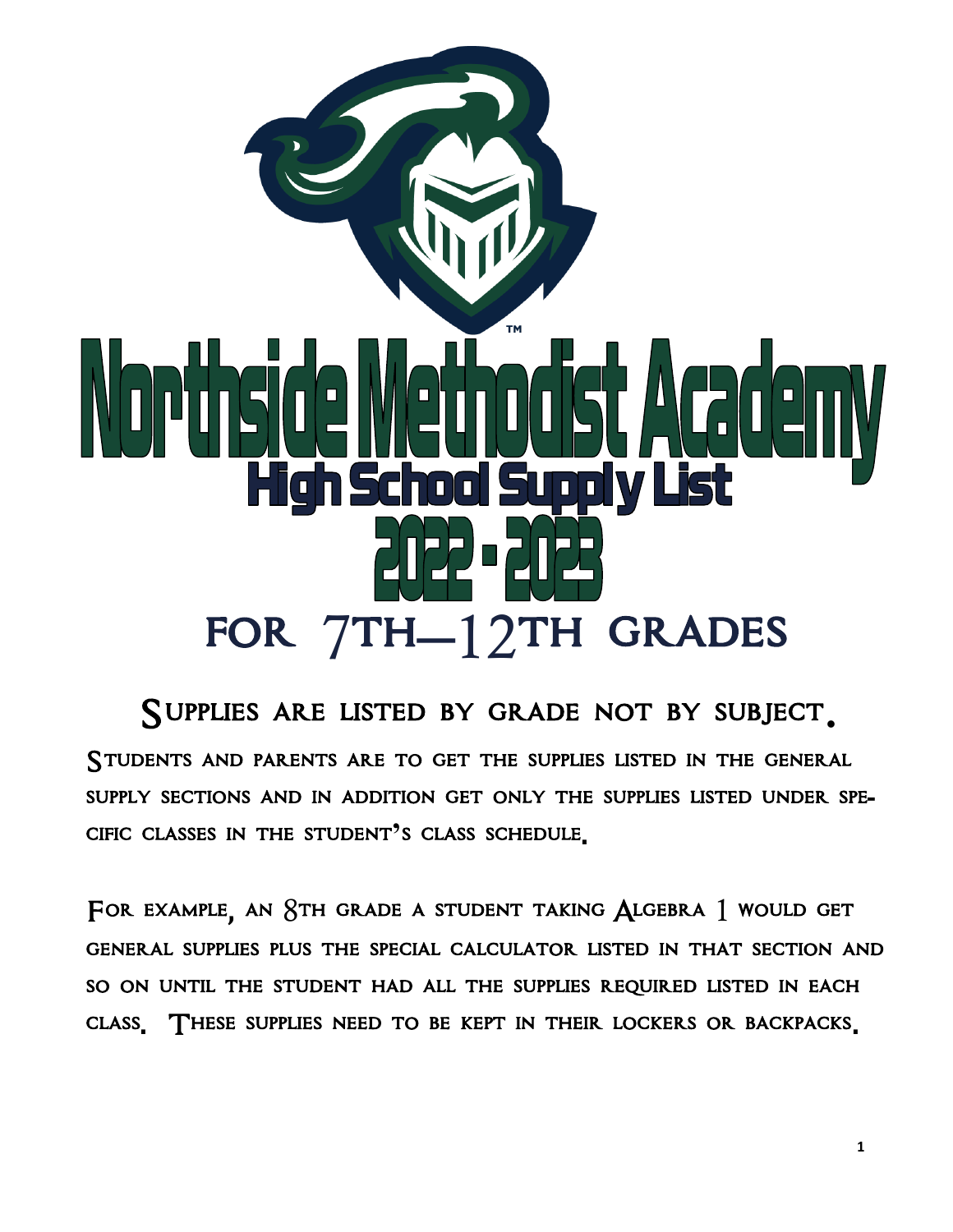**th Grade** *(Check your schedule for your* 

## **7** *classes)*

#### **General Supplies to be used by all students:**

- Personal Computer (for all classes unless otherwise specified.)
- 2 red pens
- Blue and black ink pens
- 2 pencils
- College ruled paper
- 3-ring binder with 2 packs of tab inserts
- Highlighters
- Colored pencils

#### **7 th Bible:**

In addition to general supplies listed:

• NIV Bible *(no electronic versions)*

#### **Bible Quiz:**

• Bible is King James Version

#### **7 th English:**

In addition to general supplies:

- 3x5 note cards
- 4x6 note cards
- 1 large manila envelope

#### **Novels required to bring to class throughout the year**

• *The Call of the Wild, The Giver, The Outsiders*

#### **Math: Basic or Pre-Algebra:**

General supplies listed

- Small binder with notebook paper and tabs
- small ruler
- small calculator

#### **Science:**

General supplies listed **History:** General supplies listed

• 5 tab dividers in binder just for history

#### **7th Grade Exploratory classes rotate every**

**9 weeks.** Exploratory subjects may include: Art, Music, Computer, or Spanish

- All exploratory fees will be added to your FACTS account
- Art and Music- 1 Composition notebook needed for each of these: *(total of 2 notebooks)*
- Computer- 1-8GB flash drive and laptop

#### **Electives:** *(Check your schedule for your class.)* **P.E.**

P.E. uniform will be charged to your FACTS account

#### **A FEE is added to your FACTS account for these elective**

**classes:** (These are not included in tuition)

**Choir**

**Band**

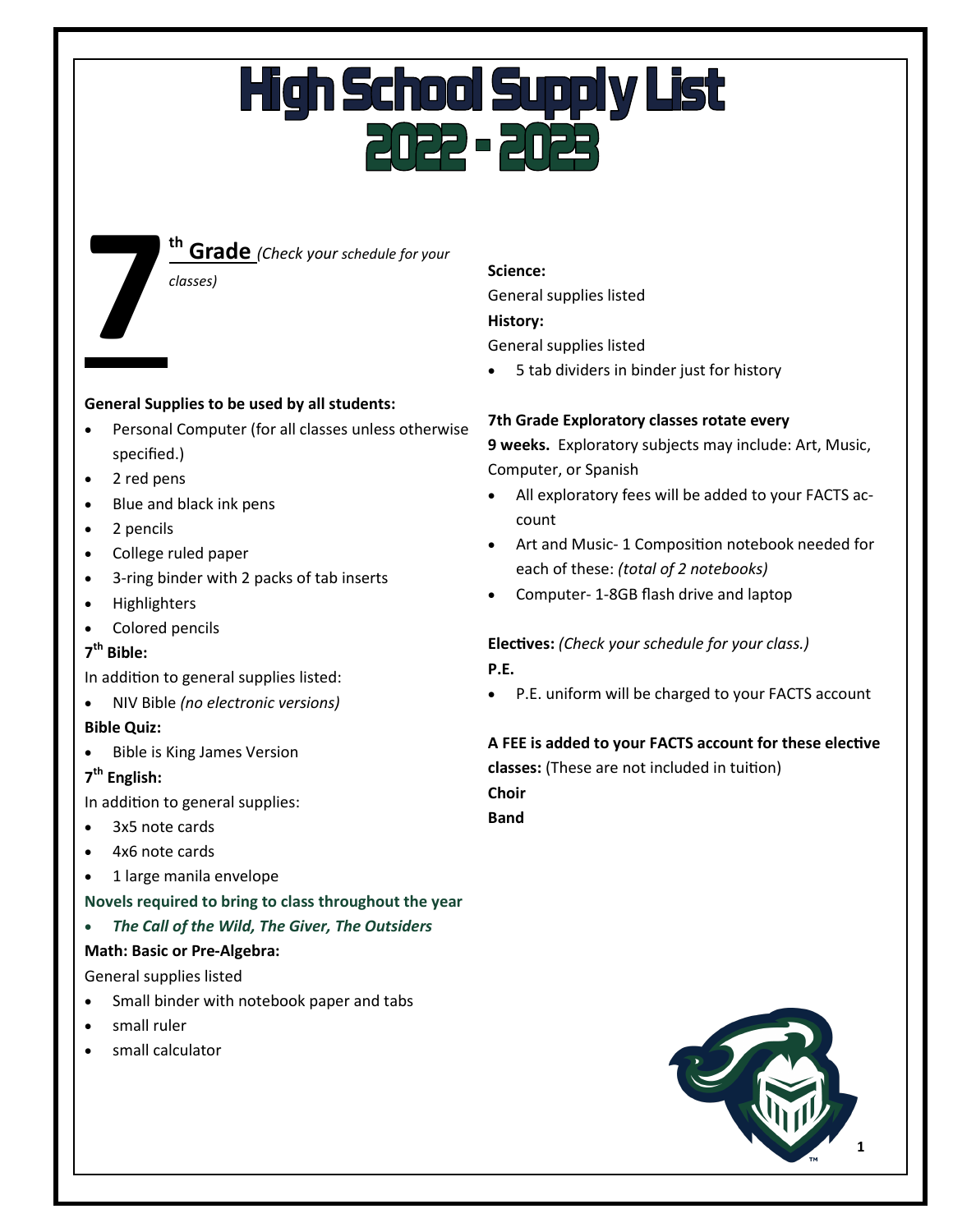

**th Grade** *(Check your schedule for your* 

#### **General Supplies to be used by all students:**

- Personal Computer (for all classes unless otherwise specified.)
- 2 red pens
- Black pens and blue ink pens
- 2 pencils
- College ruled paper (keep extra packs at home)
- 3-ring binder with 2 packs of tab inserts
- **Highlighters**
- Colored pencils

#### **8 th Bible:**

In addition to general supplies:

- 1 note book for Bible memory
- NIV Bible *(no electronic versions)*

#### **Bible Quiz:**

• Bible is King James Version

#### **8 th English:**

In addition to general supplies:

- 3x5 note cards
- 4x6 note cards
- 1 large manila envelope

**Novels required to bring to class throughout the year**

• *The Boy in the Striped Pajamas, Anne Frank: The Diary of a Young Girl, The Adventures of Tom Sawyer*

**Math:** *(Check your schedule for your class.)* General supplies listed:

- Small binder with notebook paper & tabs
- small ruler
- small calculator
- **Algebra I or Algebra IA—**Scientific Calculator with trig functions.)

#### **8 th Physical Science:**

In addition to general supplies listed:

- Scientific calculator like used in their math classes
- Mechanical Pencils
- 2 Pocket Folders

#### **8 th World History:**

General Supplies listed

#### **Electives:** *(Check your schedule for your class.)*

#### **P.E./Strength and Conditioning**

P.E. uniform will be charged to your FACTS account

#### **8 th grade Computer:**

General Supplies listed

- 1-8GB flash drive and laptop
- Laptop required

#### **A FEE is added to your FACTS account for these elective**

**classes:** (These are not included in tuition.) **Choir Band**

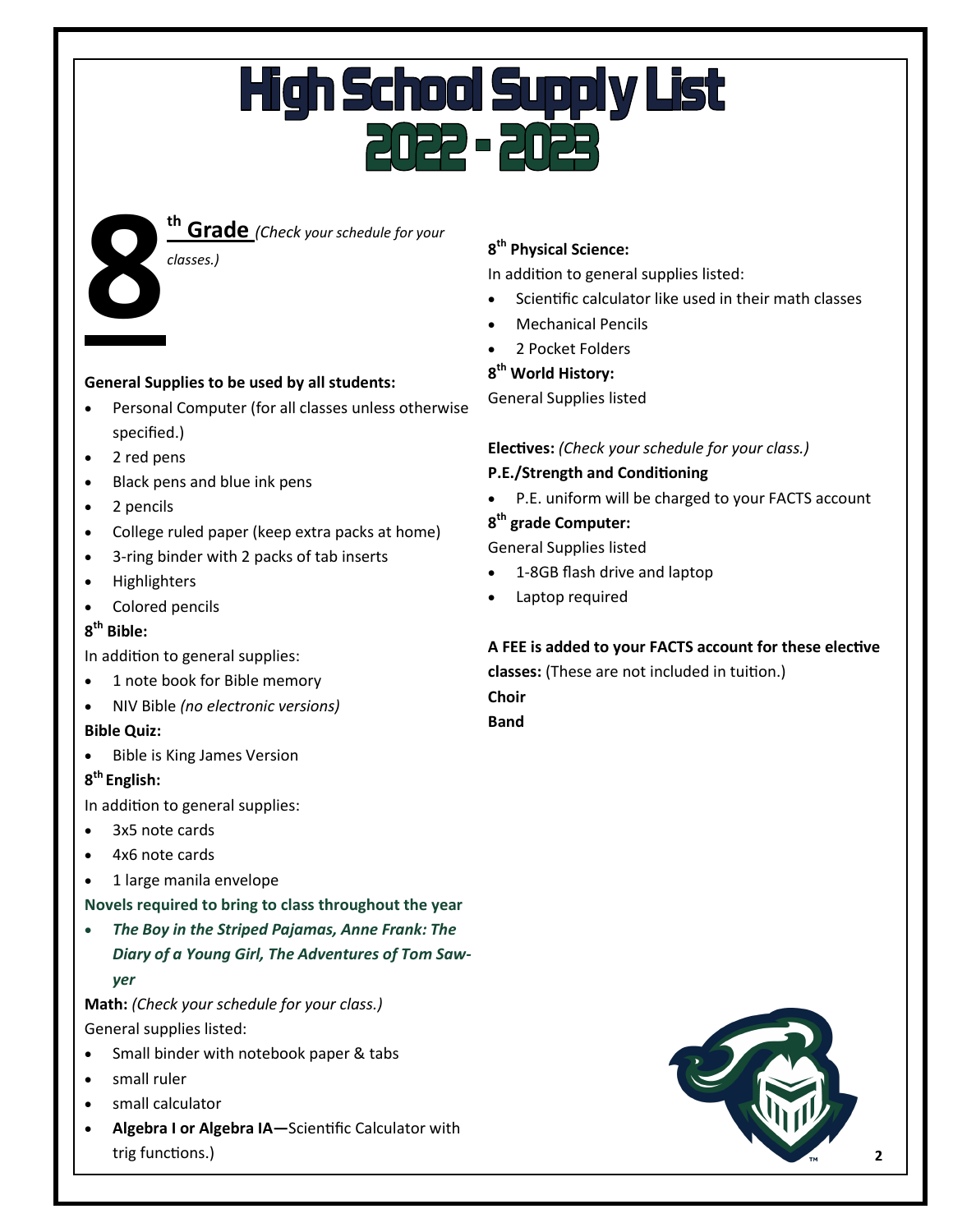#### **th Grade** *(Check your schedule for your*

#### *classes.)*

**9 General Supplies to be used by all students:**

- Personal Computer (for all classes unless otherwise specified.)
- 2 red pens
- Black pens and blue ink pens
- 2 pencils
- College ruled paper (keep extra packs at home)
- 3–ring binder with 2 packs of tab inserts
- Highlighters
- Colored pencils

#### **9 th Bible:**

In addition to general supplies:

• NIV Bible *(no electronic versions)*

#### **Bible Quiz:**

• Bible is King James Version

#### **9 th English:**

In addition to general supplies:

- 3x5 note cards
- 4x6 note cards
- 1 large manila envelope

#### **Novels required to bring to class throughout the year**

• *And Then There Were None, I Know Why the Caged Bird Sings (H), Of Mice and Men, Romeo and Juliet*

**Math:** *(Check your schedule for your class.)*

- Small binder with notebook paper & tabs
- small ruler for Geometry

**Algebra I, and Algebra I A, Algebra I B & Geometry:** Scientific calculator with trig functions

#### **9 th World History**

In addition to general supplies:

- 5 dividers are for only history
- **Electives:** *(Check your schedule for your class.)*

#### **-Spanish I**

In addition to general supplies:

• Binder

#### **HS Computer:**

In addition to general supplies:

• 1-8GB flash drive and laptop required

#### **Yearbook:**

• Laptop required

#### **Art:**

In addition to general supplies:

- 1 composition notebook
- A fee will be added to the FACTS account for supplies

#### **P.E./Strength and Conditioning**

• P.E. uniform will be charged to the FACTS account

#### **A FEE is added to your FACTS account for these elective**

**classes:** (These are not included in tuition.) **-Choir -Band -Martial Arts -Art**

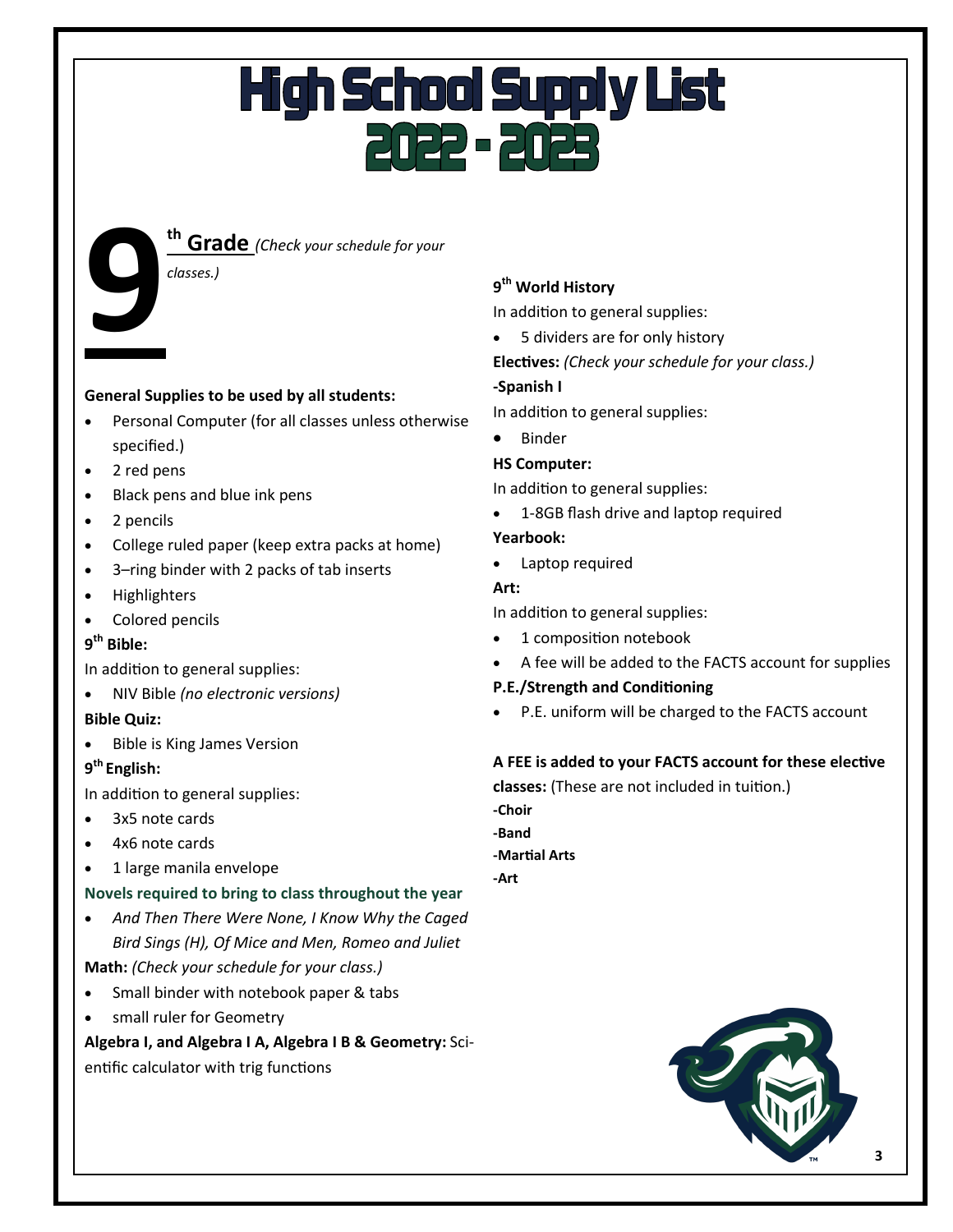

#### **General Supplies to be used by all students:**

- Personal Computer (for all classes unless otherwise specified)
- 2 red pens
- Black pens and blue ink pens
- 2 pencils
- College ruled paper (keep extra packs at home)
- 3-ring binder with 2 packs of dividers
- Highlighters
- Colored pencils

#### **10th Bible / Missions:**

In addition to general supplies listed:

- NIV Bible *(preferred, no electronic versions)*
- 3x5 notecards

#### **Bible Quiz:**

- Bible is King James Version.
- 1**0 th English:**

In addition to general supplies:

- 3x5 note cards (English)
- 4x6 note cards (English)
- 1 large manila envelope (English)

**Novels required in class throughout the year will be online versions. If you would like your child to have a paper copy, below are the required novels:**

• *Fahrenheit 451, Macbeth, Frankenstein, Animal Farm*  **Home Ec**

#### *(H)*

**Math:** *(Check your schedule for your class.)* In addition to general supplies listed:

-**Algebra I B, Algebra II & Geometry:** Scientific calculator with

trig functions and small ruler, small binder

**Science:** *(Check your schedule for your class.)*

#### **Chemistry (10th -12th):**

In addition to general supplies:

- Scientific calculator like used in math classes
- Sheet Protectors
- Mechanical pencils
- 2 pocket folders

#### **9 th/10th Biology:**

In addition to the general supplies:

- Biology lab fee will be added to your FACTS account
- Scientific calculator like used in math classes
- Graph paper
- 12 inch ruler

#### **History:**

#### **10th American History:**

• 5 dividers are used for history only

**American History I & II – Dual Enrollment**

• Notebook or Binder

**Electives:** *(Check your schedule for your class.)* **Psychology:** General supplies listed **Spanish I & II**

• Binder and laptop required

**HS Computer:**

• 1-8GB flash drive and laptop required

#### **Yearbook:**

• Laptop required

#### **Art:**

- 1 composition notebook
- A fee will be added to the FACTS account for supplies
- **P.E. /Strengthening & Conditioning**
- P.E. uniform will be charged to the FACTS account **Praise and Worship:**

No supplies

**A FEE is added to your FACTS account for the following elective** 

**classes:** (These are not included in tuition.)

- **Choir**
- **Band**

**Art**

**Digital Media**

*Martial Arts Drivers Education*

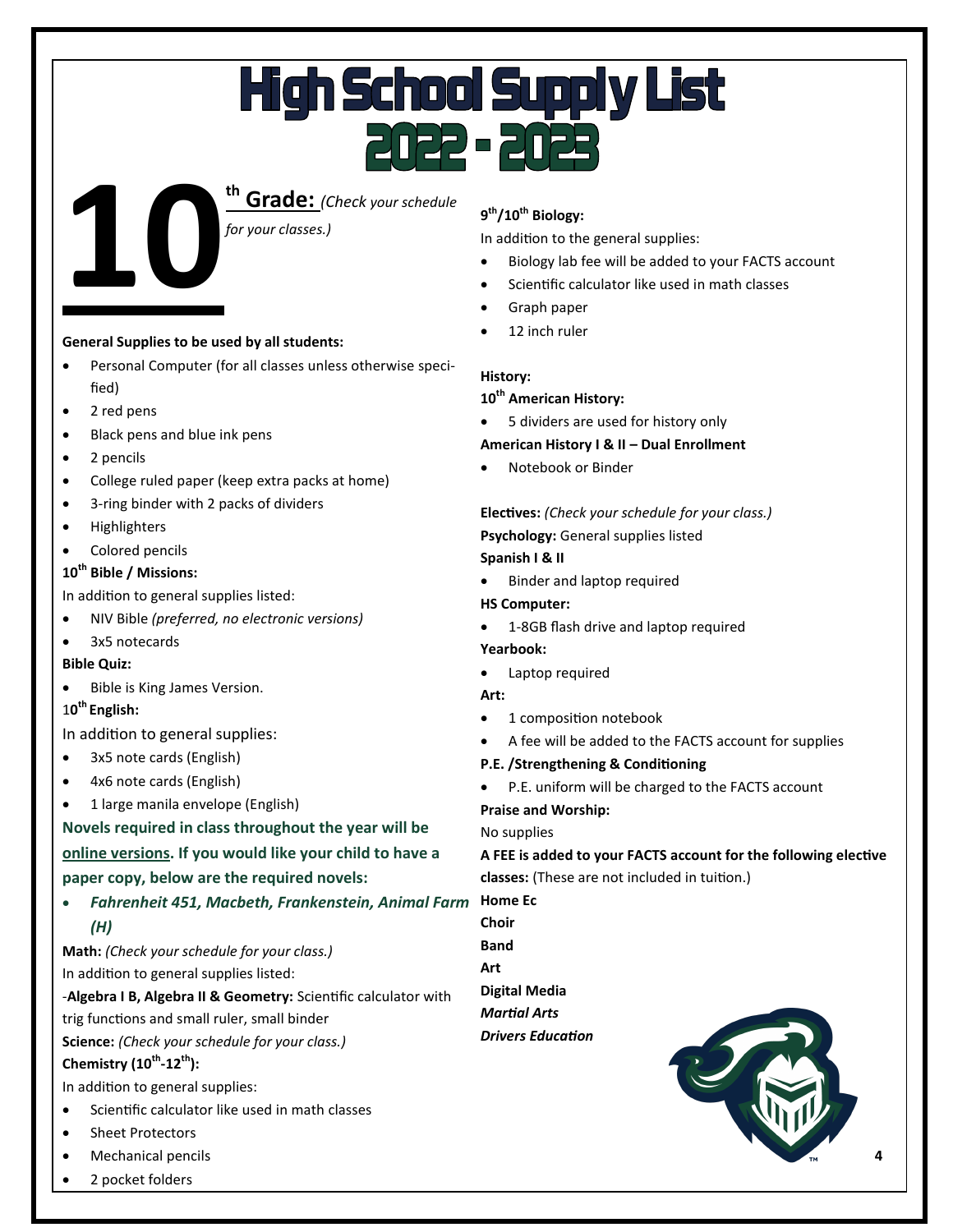# **High School Supply List**

**11th Grade:** *(Check your schedule* 

*for your classes.)*

#### **General Supplies to be used by all**

**students:**

- Personal Computer (for all classes unless otherwise specified.)
- 2 red pens
- Black pens and blue ink pens
- 2 pencils
- College ruled paper (keep extra packs at home)
- 3-ring binder with 2 packs of tab inserts
- Highlighters
- Colored pencils

**Bible/ Missions:** In addition to general supplies:

- Bible *( no electronic versions, Mormon or Jehovah's witness versions)*
- **Bible Quiz:** Bible is King James Version

#### **11th English: I**n addition to general supplies:

- 3x5 note cards
- 4x6 note cards
- 1 large manila envelope

#### **Novels required to bring to class throughout the year**

• *Huckleberry Finn, The Scarlet Letter, The Great Gatsby, Cyrano de Bergerac (H)*

#### **English Composition 101 & 102 – Dual Enrollment:**

• Computer & binder (can be one used in general supplies)

**Math:** *(Check your schedule for your class.)*

General supplies listed plus:

#### **Algebra II & Geometry:**

- Scientific calculator with trig functions
- small ruler
- small binder

#### **Pre-Calculus:**

- TI 84 Plus Silver Edition Calculator or higher
- graph paper
- **Consumer & Business Mat**h:
- Basic 4-function Calculator

**Science:** *(Check your schedule for your class.)*

**Chemistry (10th -12th):** In addition to general supplies:

- Scientific calculator like used in their math classes
- Sheet protectors
- Mechanical pencils
- 2 pocket folders

**Physics (11th -12th):** In addition to general supplies:

Scientific calculator like used in their math classes

**Anatomy & Physiology (11th Grade)** In addition to general supplies:

• \$50 lab fee for specimens for dissection will be added to your FACTS account

Note: colored pencils should be 24 pack

#### **AP Biology (11th & 12th) I**n addition to general supplies:

- AP Biology fee added to your FACTS account
- 1 composition notebook
- Graph paper
- Calculator

#### **Physical Science Advanced (11th & 12th)**

In addition to general supplies:

• 3x5 notecards

**History:**

#### **11th & 12th American History, AP History:**

General Supplies listed

#### **American History I & II – Dual Enrollment**

#### • Notebook or Binder

**Electives:** *(Check your schedule for your class.)*

#### **Spanish I & II / Psychology:**

- Binder and personal computer **HS Computer:**
- 1-8GB flash drive and Laptop required

**Yearbook:** Laptop required

#### **Health**: Laptop required

- **Art:** In Addition to general supplies listed:
- 1 composition notebook

**P.E. /Strengthening and Conditioning** P.E. uniform is charged to the FACTS account

**Praise and Worship:** No supplies

#### **A FEE is added to your FACTS account for these elective clas-**

**ses:** (These are not included

in tuition.) **Home Ec. Choir Band Art**

**Digital Media**

**Martial Arts**